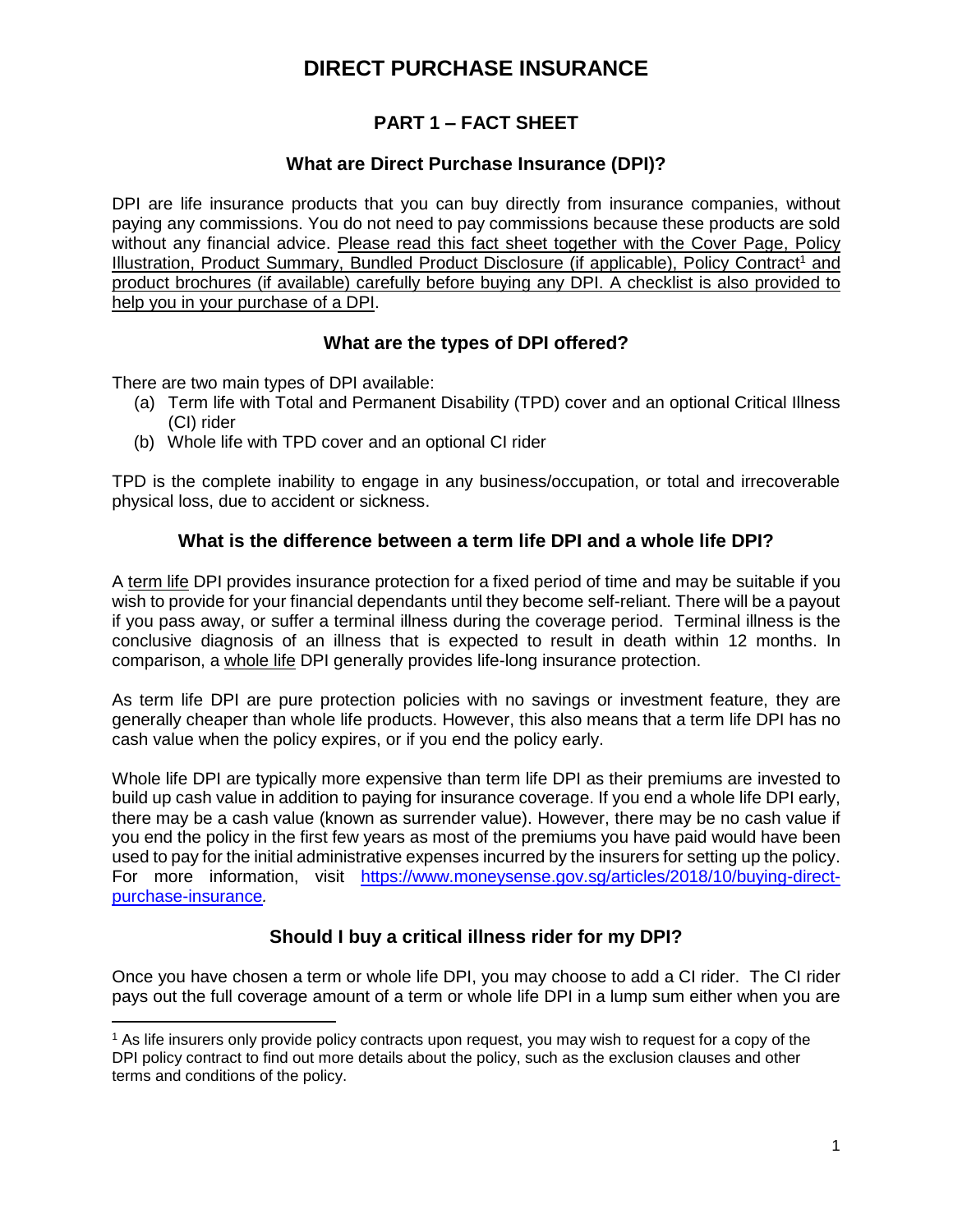first diagnosed with a CI or after you have undergone surgery covered under the rider (except for Angioplasty<sup>2</sup>). This payout may ease your financial burden as your treatments and medication can be costly. Your income may also be affected as you may not be able to work due to the CI. It is important to note that the term or whole life DPI, together with the CI rider, will be terminated once the coverage amount is paid out under the CI rider.

There is a total of 30 CIs covered under the CI rider. For more information on the CIs covered, please refer to https://www.moneysense.gov.sg/articles/2018/10/buying-direct-purchaseinsurance. You should also refer to the policy contract for detailed definition of each CI as you will receive a payout under the CI rider only if the illness falls within the definition stated in the contract.

### **How much insurance coverage do I need?**

You should consider your financial commitments (e.g. loans, family expenses and children's educational needs) and existing insurance coverage, including insurance provided by your employer, when deciding the insurance coverage that you need. You may use the Insurance Estimator at at the following link: <https://www.cpf.gov.sg/eSvc/Web/Schemes/InsuranceEstimator/InsuranceEstimator> to help you decide on the amount of coverage you need.

You should also consider whether you can afford to pay the premiums for the entire duration of the policy, taking into account your outstanding loans, regular expenses and your income over the long term. If you are unable to pay the premiums, your insurance policy will lapse (or end) and you will no longer be covered. You may use the Budget Calculator available on the MoneySENSE website at: https://www.moneysense.gov.sg/financial-tools/budget-calculator to check if the premium is affordable based on your current income and expenditure.

## **How much insurance coverage can I buy?**

You can insure yourself for up to S\$400,000 per insurer, with a cap of S\$200,000 for whole life DPI.

The following are some scenarios to illustrate how the cap of S\$400,000 for DPI and sub-limit of S\$200,000 for whole life DPI work.

#### Scenario 1:

If you have bought a term life DPI with sum assured of S\$300,000, you may buy an additional term life DPI or whole life DPI with sum assured of \$100,000 from the same insurer.

#### Scenario 2:

 $\overline{a}$ 

If you have bought a whole life DPI with sum assured of S\$150,000 from an insurer, you may buy another whole life DPI with sum assured not exceeding S\$50,000, or a term life DPI with sum assured not exceeding S\$250,000 from the same insurer.

The scenarios above are not exhaustive. Visit <https://www.moneysense.gov.sg/articles/2018/10/buying-direct-purchase-insurance> for more examples on the amount of DPI you can buy.

<sup>&</sup>lt;sup>2</sup> The CI rider will only pay out 10% of the coverage amount of the main policy or \$25,000 whichever is lower, for Angioplasty and other invasive treatment for coronary artery. After the insurance company pays out the above, the remaining coverage amount for the main policy and CI rider continues to be in effect.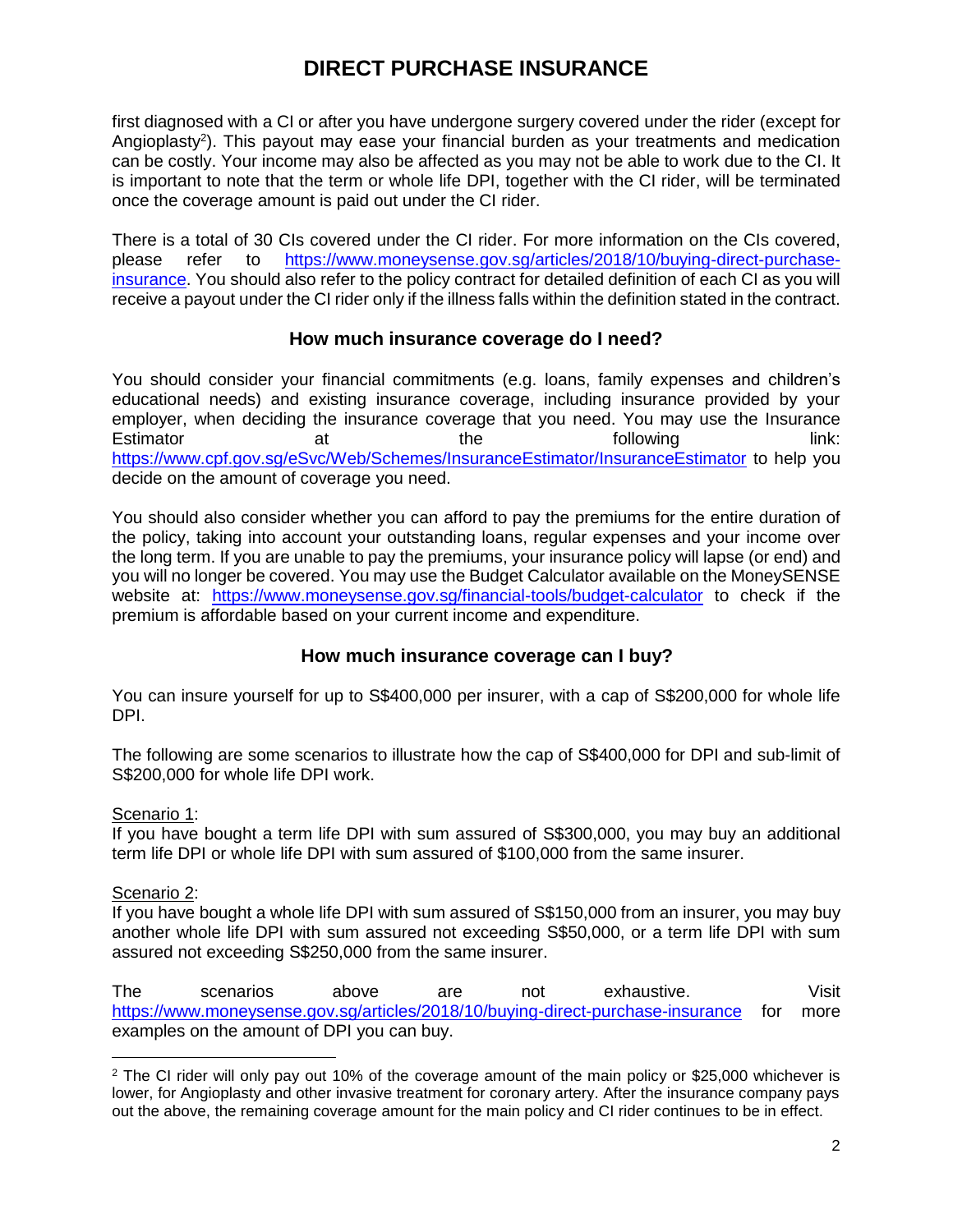### **What are the different coverage periods offered for term life DPI and how do I choose among them?**

You may choose from three different coverage periods for your term life DPI:

- (a) 5 year renewable
- (b) 20 years
- (c) Term up to age 65

A 5 year renewable term life DPI may be suitable if you prefer shorter coverage and the flexibility to renew your policy. The premiums may be higher at the point of renewal due to your age, but any medical conditions uncovered since the start of the term life DPI will continue to be covered after the renewal.

The other options are a term life DPI with coverage period of 20 years, and a term life DPI that covers you up to age 65. These may be suitable if you prefer longer coverage.

As your dependants will not benefit from the DPI's coverage after it expires, you should consider the age of your dependants when choosing your policy coverage period.

### **What are the different premium payment periods offered for whole life DPI and how do I choose between them?**

You may choose to pay premiums for your whole life DPI up to age 70 or age 85.

If you choose to pay premiums until age 70, you will need to pay higher premiums every year, but the total amount paid over the entire premium payment period will be lower.

If you choose to pay premiums until age 85, you will pay lower premiums every year, but the total amount paid over the entire premium payment period will be higher.

Consider if you can afford to pay the premiums until the age you have chosen, taking into account that you may not be earning any income after you retire.

## **What other important points should I be aware of?**

You should read and understand the policy contract and product summary which set out the terms and conditions of the policy, such as the following:

#### 1. Coverage period (for whole life DPI)

Insurers may either set a maturity age (e.g. age 99 or 100) when all benefits would be paid out, or pay the benefits only upon your death or diagnosis of a terminal illness, even if this occurs beyond age 99 or 100.

### 2. Premiums for TPD coverage

The coverage for TPD lasts up to a maximum age of 65.

The premiums that you pay may change throughout the premium payment period, depending on how the insurers price the TPD coverage.